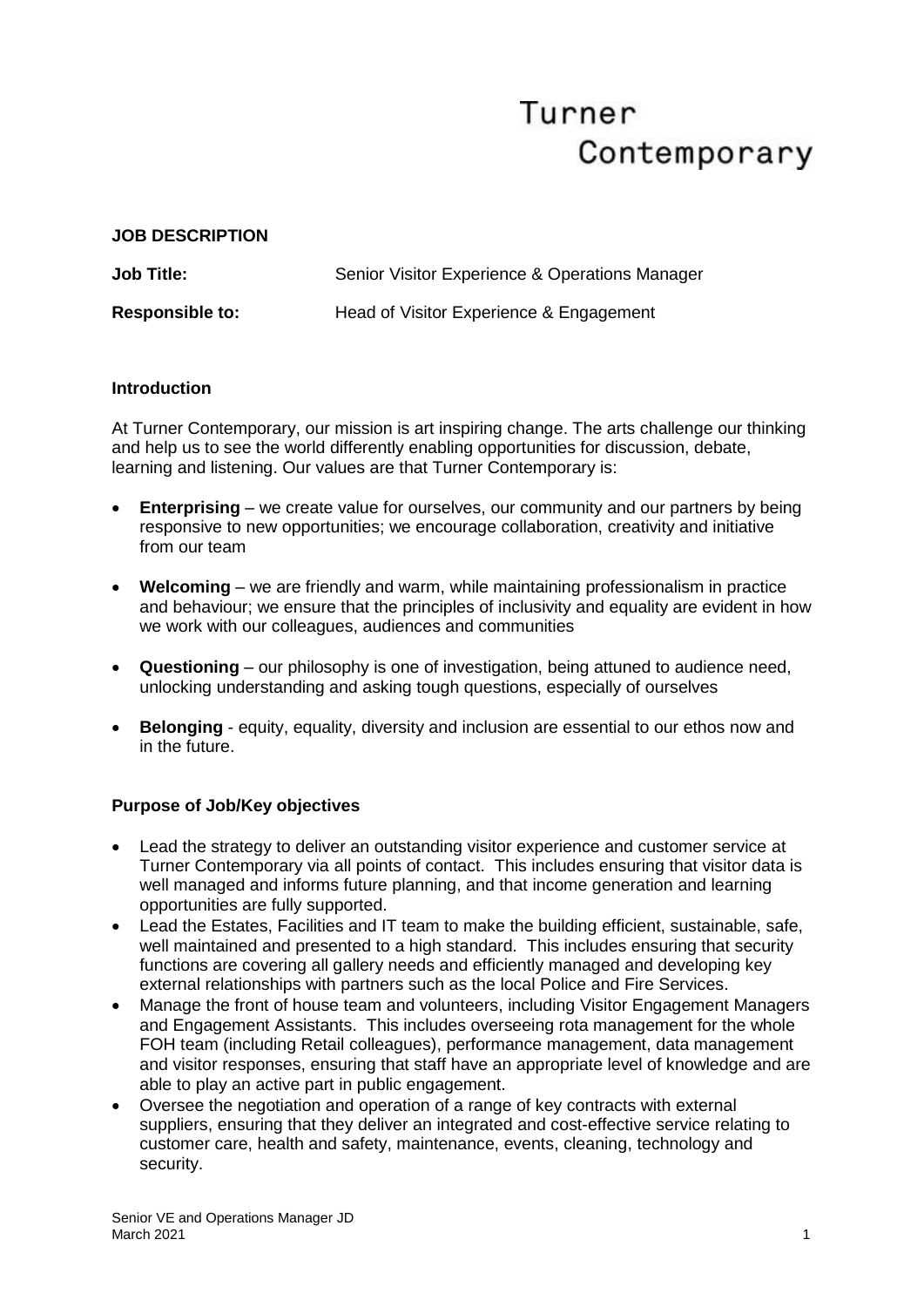- Develop a fit for purpose full FOH training plan to support effective customer service delivery across the teams
- Ensure that communication and systems across the Front of House teams are effective and responsive at all times; develop regular appropriate strategic meetings structure to match visitor experience and buildings needs to organisational planning
- Act as Duty Manager for the gallery on a rota basis, taking responsibility for site operations and the response to incidents.
- Contribute to the leadership and management of Turner Contemporary by playing an active role in the work of the Strategic Leadership Team.

## **Principal Duties/Tasks and responsibilities**

## **Visitor Experience**

- 1. Support the strategic delivery of high-level visitor experience, including appropriate development of online information, ticketing management and visitor data with colleagues in other teams.
- 2. Organise and deliver effective Visitor Experience management; leading, managing and inspiring the front of house team, and ensuring effective rota management for the Engagement assistants to provide cover during opening hours.
- 3. Line manage the Visitor Experience Managers and have overall responsibility for the effective performance management of the Engagement Assistants. This includes regular appraisals and monitoring of performance and objectives to a common high standard.
- 4. Develop a comprehensive training and development plan for the Front of House team to deliver an exceptional welcome and experience for visitors, especially providing information, engaging in activities, data capture and supporting volunteers.
- 5. Lead the strategy for developing GDPR compliant data capture from visitors; strategically plan how to communicate with them and how best to utilise data and feedback to ensure continuous improvement and efficiency in line with VAQAS <http://www.visitengland.org/busdev/accreditation/attractions/> . Oversee the ongoing and effective collection of visitor feedback and ensure that data gathered from visitors is strategically used for future planning by other teams.
- 6. Support the effective management of donations, both online and in-gallery, through practical delivery and training.
- 7. Manage the public-facing aspects of the development and delivery of activities, ensuring that spaces are appropriately staffed and presented at all times to satisfy high levels of security and customer care.
- 8. Work with Head of Retail and other colleagues to plan entrepreneurial approach to visitor experience, including development of seasonal activities and regular online appeals.
- 9. Monitor and manage the display and presentation of visitor information for Front of House areas, liaising with the Programming, Development and Communications staff as necessary.

## **Operations & Facilities**

- 1. Lead the strategic delivery of facilities and buildings management, maintenance and redevelopment for the gallery as well as the security function for the building.
- 2. Line manage the Estates, Facilities and IT Manager to ensure all IT, sustainability, maintenance, facilities and security priorities are supported, including appropriate and safe use of effective IT systems for staff and visitors, in particular online information and ticketing.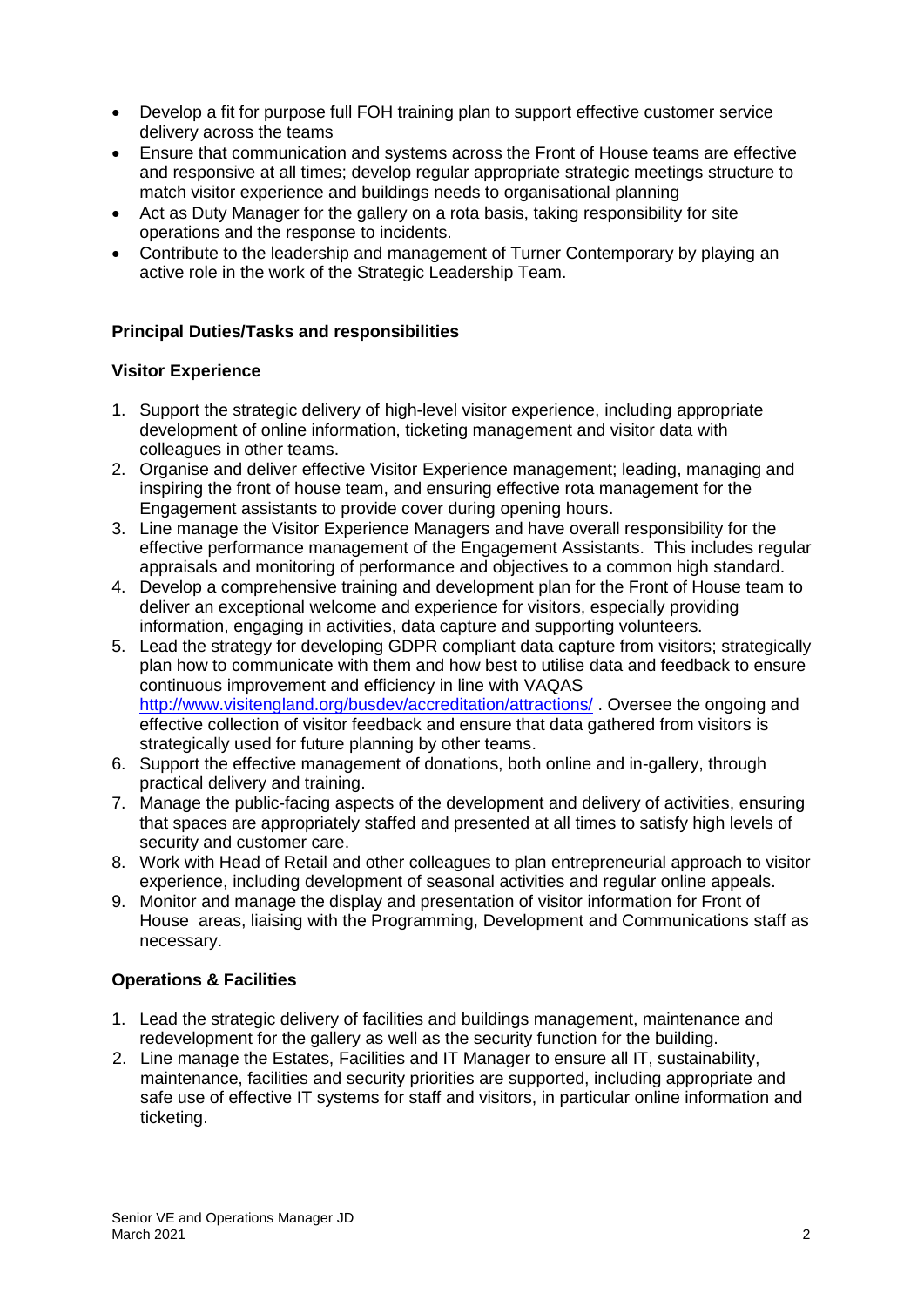- 3. Take overall responsibility for health and safety and security procedures, ensuring the safety and welfare of visitors and staff, driving the implementation of the Health and Safety and Safeguarding policies across the organisation and working with colleagues to regularly monitor and review these.
- 4. Review, develop, and implement all operational procedures to ensure that they are effective, represent best practice and are properly adhered to across the organisation
- 5. Ensure that contracts with external suppliers deliver an integrated service relating to customer care, health and safety, maintenance, events, cleaning and security; lead relationships with relevant external contractors and help negotiate and renew contracts.
- 6. Responsible for Health & Safety, Fire Safety, First Aid, Disability Awareness, Customer Care, and other statutory obligations, ensuring necessary training and staff cover are in place at all times and accessibility for all visitors to Turner Contemporary.
- 7. Be the main point of contact with the Fire and Police in terms of developing effective stakeholder relationships, and with relevant contractors.
- 8. Ensure the professional operational delivery of key events and activities, including commercial hires and public events, both during and outside of normal gallery opening hours.

## **Finance & Budget management**

- 1. Contract negotiation and ultimate management responsibility with designated suppliers for security, FM and other contracted services.
- 2. Ensure effective and creative management of the front of house and building budgets.
- 3. Support income generation across all Visitor Experience teams.
- 4. Work creatively to ensure best use of resources, and to contribute to the organisation's sustainability.

## **Other**

- 1. Act as an advocate for Turner Contemporary's values and mission as well as the gallery's role in Margate.
- 2. Contribute effectively to the leadership and management of Turner Contemporary by playing an active role in the work of the Strategic Leadership Team. This includes the development and implementation of Turner Contemporary's Business Plan and strategic objectives, including reviewing the culture of the organisation, and ensuring the gallery's sustainability and resilience.
- 3. Ensure that the principles of inclusivity and equality are evident in your behaviour and work with colleagues, contractors and visitors.
- 4. Carry out any other duty as directed by the line manager in accordance with the level of the post. Flexibility regarding availability outside normal working hours is required to attend events, openings and meetings.

**NB this job description is provided to assist the post holder to know their principal duties. It may be amended from time to time in consultation with you, by or on behalf of the Director of Turner Contemporary without change to the level of responsibility appropriate to the grading of the post.**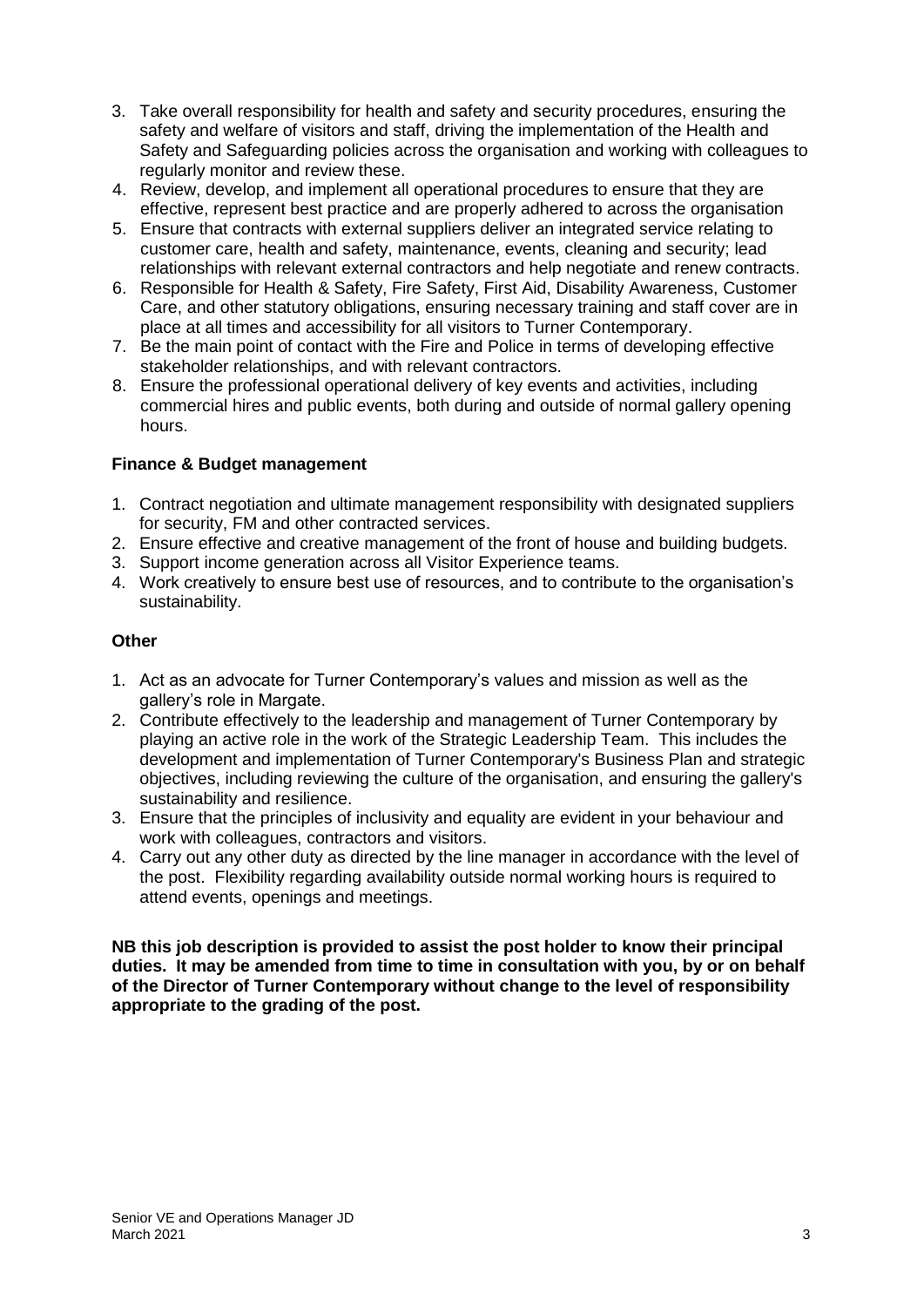## **Person Specification**

| <b>Specification</b>                                                                                                                                                                                        | <b>Essential</b> | <b>Desirable</b> |
|-------------------------------------------------------------------------------------------------------------------------------------------------------------------------------------------------------------|------------------|------------------|
| <b>Qualifications and licences:</b>                                                                                                                                                                         |                  |                  |
| <b>Extensive experience of Health and Safety</b><br>management in a public building                                                                                                                         | ✓                |                  |
| First aid at work training                                                                                                                                                                                  |                  |                  |
| Project management training, including budgeting                                                                                                                                                            |                  |                  |
| Experience of collecting and managing customer<br>data, and knowledge of GDPR                                                                                                                               | ✓                |                  |
| Diversity training                                                                                                                                                                                          | ✓                |                  |
| <b>Skills:</b>                                                                                                                                                                                              |                  |                  |
| Demonstrable people management skills, including<br>performance management                                                                                                                                  |                  |                  |
| Motivational and engaging leadership, based on<br>organisational vision and values - excellent<br>communicator with all levels of the organisation                                                          |                  |                  |
| Substantial planning and customer service<br>experience, including customer data management<br>- strong understanding of detail and technology,<br>including online ticketing                               | ✓                |                  |
| Experience and knowledge of effective public<br>building maintenance and security management                                                                                                                |                  |                  |
| Excellent written and verbal communication skills                                                                                                                                                           |                  |                  |
| Experience of growing a business through<br>commercial activity                                                                                                                                             |                  | ✓                |
| <b>Work Experience:</b>                                                                                                                                                                                     |                  |                  |
| Experience of a senior management of a high<br>quality visitor/customer operation, with a sound<br>understanding of best practice in visitor<br>management, including strategy planning for visitor<br>data |                  |                  |
| Experience of setting budgets and implementing<br>detailed digital rota programmes, their<br>implementation and related training                                                                            |                  |                  |
| Experience of managing a public access building,<br>including building, security and technical services<br>and contracts                                                                                    |                  |                  |
| Experience of successfully managing a large team<br>with effective and motivating performance<br>management                                                                                                 |                  |                  |